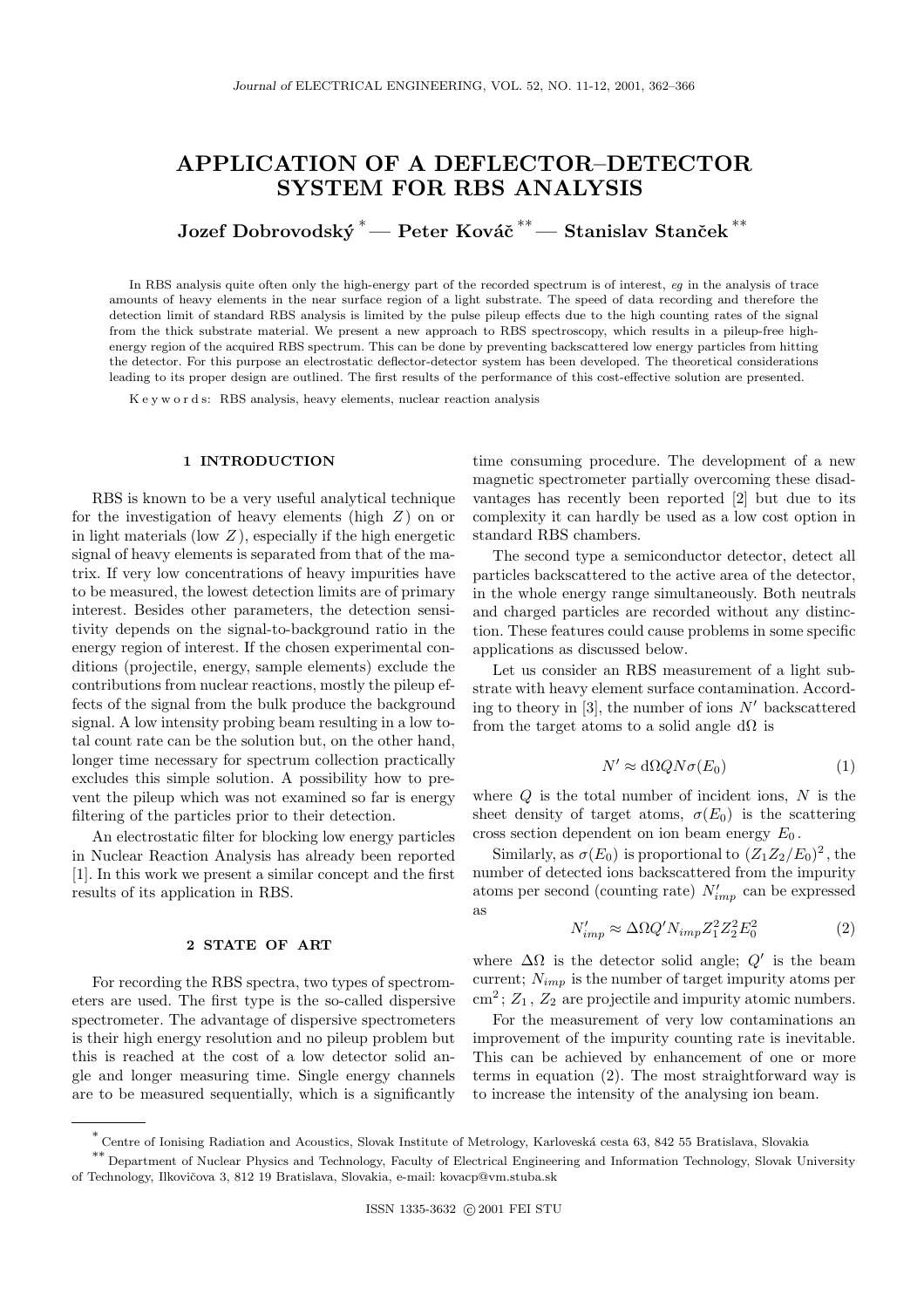

**Fig. 1.** Schematic of RBS experimental set-up with an electrostatic deflector-detector system. The symbols are explained in text.



**Fig. 2.** Charged particle deflection: (a) in electrostatic field, (b) in magnetic field

In this case, however, also the counting rate of the matrix, which is usually several orders of magnitude higher than that of impurity, will be enhanced. This leads directly to the problem of pulse pileup, by which the trace impurity events are superimposed on double- and triplecoincidence signals from the bulk [4]. There are several different approaches how to reduce this limitation.

- Electronic pileup rejection suppresses the pileup background [5-7]. In conjunction with software subtraction of the pileup tail, acceptable count rates of the order of  $10<sup>4</sup>$  counts/s have been achieved. The electronic pulse pair resolution  $(10 \div 100 \text{ ns})$  gives the boundary of the rejection. An extension of the measuring time is the price for dead time expansion.
- excellent sensitivity enhancement has been reached by the detector solid angle enlargement in conjunction with multi-line signal processing and a fast electronic pileup rejection system [4].
- On-request-beam-pulse pileup rejection system used in some PIXE facilities [8-11] can be implemented for RBS as well. Nevertheless, until now no significant improvement has been reached.
- Placing an absorber foil in front of the detector decreases the bulk signal but this method suffers from energy resolution and sensitivity degradation.
- Using heavier analysing beam enhances the impurity count rate and, on the other hand, the matrix backscattering events are suppressed. The major problem of this method is a considerable lowering of the lethal dose for Si-detectors, the worse energy resolution [12], and increasing of the sample damage.

# **3 DEFLECTOR–DETECTOR SYSTEM AS AN ENERGY DISCRIMINATOR**

Let us specify the third type of detection system which presents a fusion of the two types of detectors described in the previous paragraph. In the following it will be referred to as DEFlector-DEtector System (DEFDES).

DEFDES is created by inserting a collimator and an electrostatic or magnetic deflection element between the sample and the standard semiconductor detector (Fig. 1). The energy resolution of the system is given by the detector itself. The deflection element does not serve as a spectrometrical component, although it is used for the energy dispersion of the analysed ions.

The solid angle of DEFDES will be lower than that of a single Si-detector but unlike in dispersive spectrometers the whole energy spectrum in the region of interest is recorded simultaneously.

#### **3.1. Electrostatic deflexion system**

Figure 1 shows the sketch of the electrostatic version of such a system. The analysing ion beam with energy  $E_0$ strikes the sample at a spot having  $y_s$  as y-coordinate. The entrance of backscattered ions with energy  $E$  to the deflecting area is limited by the collimator with slits width c. The slits are located at distance d*sc* from the sample and d*cd* from the deflector entrance. The effective length of deflecting plates is expressed by  $L$ . The detector is located at a distance d*od* behind the deflector effective border — *ie*  $d_{det}$  far from the sample.

As the beam spot is not a point one and at  $y$  direction has a size of b*sy* and the collimator width is not negligibly small, ions enter the deflector in a certain angle interval. Let us assume that ions are moving just in  $xy$ -plane and  $\beta$  represents angle between x-axis and initial trajectory of backscattered ions. In this case the ion  $y$ -coordinate y*det* at detector position can be expressed as

$$
y_{det} = \frac{qVL}{2dE} \frac{(L/2) + d_{od}}{\cos^2 \beta} + d_{det} \tan \beta + y_s \tag{3}
$$

and for a small angle  $\beta$  this can be simplified as

$$
y_{det} = \frac{qV_d L}{2dE}((L/2) + d_{od}) + d_{det}\beta + y_s
$$
 (4)

where  $\pm V_d/2$  are voltages applied to the plates, respectively, and d is the mutual distance of the plates.

# **3.2. Magnetic deflexion system**

Similarly to the previous paragraph, one can treat also the magnetic deflection. Let us substitute the condenser plates in Fig. 1 by a magnetic field of flux density B in  $+z$ direction, preserving all other conditions. Analogously to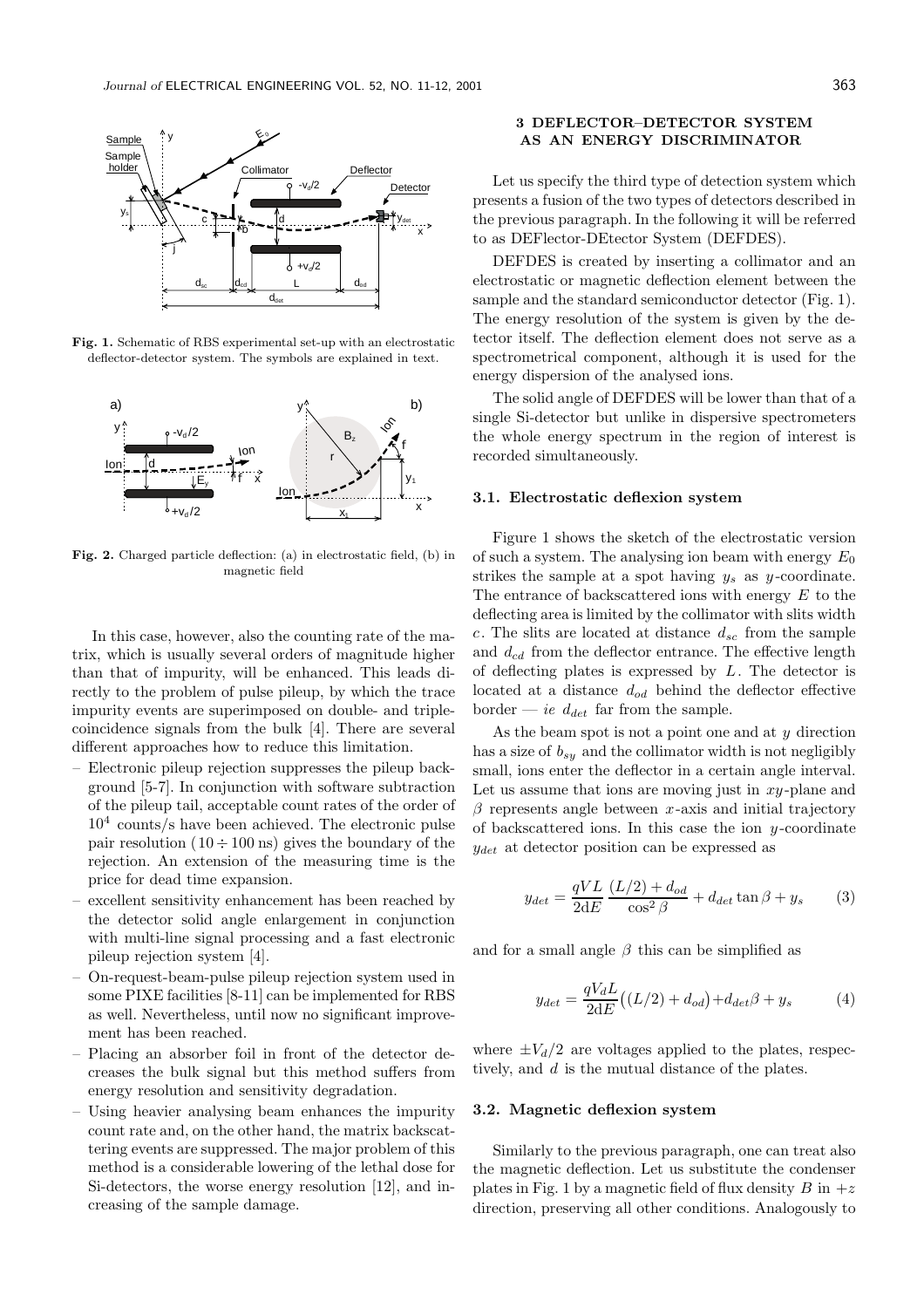#### 364 *J. Dobrovodský — P. Kováč — S. Stanček*: APPLICATION OF A DEFLECTOR-DETECTOR SYSTEM FOR RBS ANALYSIS



**Fig. 3.** Theoretical transmission curves of electrostatic DEFDES for various deflecting voltages



**Fig. 5.** RBS spectra of Cd sample: (a) – standard, (b) and (c) – with suppression of low-energy backscattered ions.

equations  $(3)$  and  $(4)$  the ion y-coordinate at detector position for a small angle  $\beta$  can be derived

$$
y_{det} = \frac{qe}{\sqrt{8m}} \frac{B}{\sqrt{E}} L(L + 2d_{od}) + d_{det}\beta + y_s
$$
 (5)

where  $e$  is the elementary charge.

This expression for He ions and energy  $E$  in [keV] yields

$$
y_{det} = 54.916 \frac{qBL}{\sqrt{E}} (L + 2d_{od}) + d_{det} \beta + y_s. \tag{6}
$$

## **3.3 DEFDES design and characteristics**

Considering the dimensions and the manufacturing simplicity, the electrostatic version of deflexion element was chosen. Following the equations  $(3)$ ,  $(4)$  one can describe the motion of an ion between the sample and the detector. Concerning the suppression of the neutral fraction which dominates at low energies of the backscattered particles, a slight DEFDES misalignment must prevent a direct impact of neutrals on the detector. A sharp edge of the beam spot and its parallelism with the deflector entrance collimator are also required.

Dimensions of the DEFDES prototype (Fig. 1) given in mm were as follows:  $L = 90, d = 4.1, b_{su} = 2, c = 0.7$ ,  $y_s = 2.5, d_{sc} = 160, d_{cd} = 10, d_{od} = 15, d_{det} = 275.$ 



**Fig. 4.** Theoretical transmission curves of electrostatic DEFDES for different deflector entrance slits apertures, calculated for the deflecting voltage 3 kV



**Fig. 6.** Example of calculated and experimental DEFDES transmission curves

Energy dependence of the throughput  $-$  the transmission curve  $-$  is the main characteristic of the DEFDES. With an increasing energy the transmission curve rises from zero to 1 where it persists to form a plateau — full transmission region (FTR). After the plateau, the curve declines again to zero. The rising of the electrostatic version is steeper than that of the magnetic equivalent.

The location of the FTR on the energy scale can be controlled via adjustment of the deflecting voltage V*<sup>d</sup>* (see Fig. 3 and Fig. 5). The influence of the variation of the beam spot width on the transmission curve is similar as the influence of the collimator aperture presented in Fig. 4. The enlargement of any of the mentioned parameters causes a reduction of the FTR size. In our configuration the deflecting voltage  $V_d = 6$  kV corresponds to the FTR from 660 keV to 985 keV for singly charged He ions.

## **4 EXPERIMENTAL**

The RBS measurements for the electrostatic DEFDES testing were made with Cd-bulk and Pb-implanted Si samples. The experiments were performed in 1 MV cascade accelerator facility at the Slovak University of Technology [13]. The 500 keV  $^4 \mathrm{He^+}$  ion beam with a current of 80 $\div$ 200 nA was focused to a spot of  $2\times5$  mm<sup>2</sup>, yielding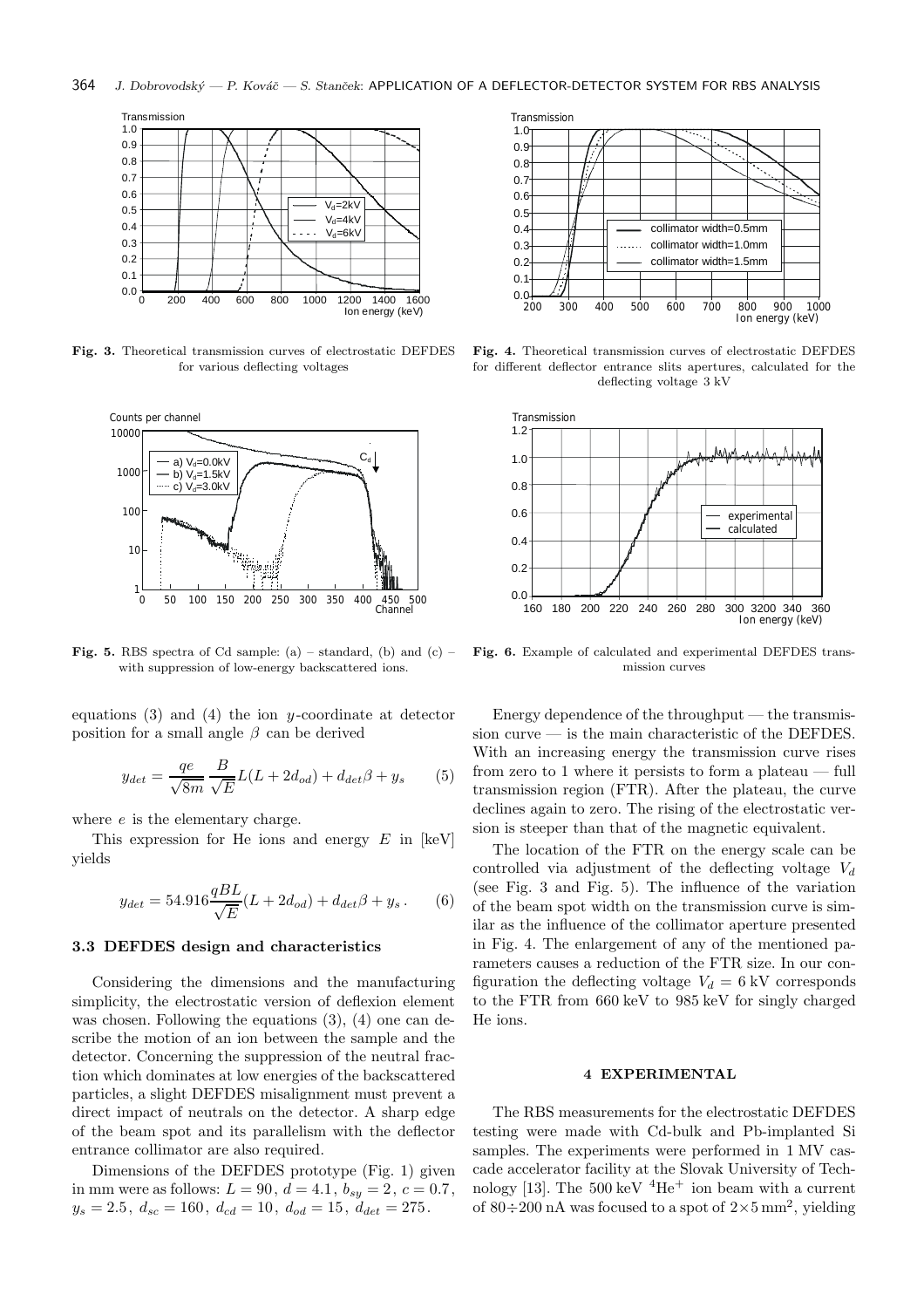

Fig. 7. 500 keV <sup>4</sup>He<sup>1+</sup> RBS spectra of  $10^{15}$  at/cm<sup>2</sup> shallow Pb implant in Si: (a) standard Si-detector spectrum; (b) DEFDES spectrum with suppressed low energy region (deflecting voltage  $V_d = 1$  kV); (c) DEFDES spectrum with almost complete Si signal suppression  $(V_d = 3 \text{ kV})$ .

the current density of  $0.8 \div 2 \mu A/cm^2$ . The RBS spectra were measured in the multipurpose experimental chamber using the  $12 \text{ keV}$  FWHM  $25 \text{ mm}^2$  Si implanted detector [14] or 10 keV FWHM 100 mm<sup>2</sup> Hamamatsu detector at a backscattering angle of 135◦ . The solid angle of the DEFDES unit with the latter detector was 0.15 msr. The deflection voltage was adjustable up to 5 kV. Vacuum during the measurements was kept below  $5 \times 10^{-5}$  Pa. ORTEC 142A and ORTEC 572 preamplifier and amplifier, respectively, processed the signal from the detector. No electronic pileup suppression was used.

The Si samples were prepared in Max-Planck-Institut für Kernphysik, Heidelberg by  $2 \text{ keV}$  Pb<sup>+</sup> implantation with a dose of  $10^{13} \div 10^{15} \text{ at/cm}^2$ .

# **5 RESULTS AND DISCUSSION**

The spectra of the Cd sample (Fig. 5) were used to derive the DEFDES transmission curve (Fig. 6). The real goal of the DEFDES application — suppression of the Si bulk signal (line  $a$ ) — is shown in Fig. 7. The cut-off edges at 100 keV (line b) and 300 keV (line c) were achieved by  $V_d = 1$  and  $3 \text{ kV}$ , respectively. In the latter case almost the entire Si signal is suppressed. At the low energy region of all collected DEFDES RBS spectra an insignificant background signal remained, originating probably from the scattering at the deflector plates.

Practical application of the DEFDES is demonstrated in Fig. 8. During the acquisition of the standard RBS spectrum of a Si sample implanted with  $5 \times 10^{13}$  at/cm<sup>2</sup> of Pb (line a), the total counting rate was higher than  $10^4$ cps. The impurity signal on the corresponding spectrum is superimposed on a high energy pileup tail. After the Si bulk signal elimination (line b) the total counting rate was radically decreased down to the level of the counting rate of the Pb signal. As a consequence, no pileup events can be found in the collected spectrum.

As demonstrated in this example, DEFDES can be an alternative tool for pileup suppression in RBS analysis.



**Fig. 8.** Pileup elimination via DEFDES. 500 keV  ${}^{4}$ He<sup>1+</sup> RBS spectra of  $5 \times 10^{13}$  at/cm<sup>2</sup> shallow Pb implant in Si. The count rate of the Pb signal was identical in both cases: (a) standard RBS; (b) RBS with DEFDES, deflecting voltage  $V_d = 3$  kV.

The consequences of its utilisation are discussed in the sequel.

- **RBS applicability:** The sharp rise of the DEFDES transmission curve and the wide FTR allow an effective RBS application. The bending electrostatic field does not change the energy of ions but modifies their direction. The variance of the impact angle causes a shift in the detected energy (due to the detector surface dead layer) but this effect is lower than the energy shift of the standard RBS experimental set up caused by a finite detector solid angle. No RBS spectra distortion in the FTR region has been observed (see superposition of Pb peaks from several measurements in Fig. 7).
- **Pileup elimination:** The total counting rate can be reduced by at least  $4 \div 5$  orders of magnitude. In combination with up to date electronic pileup suppression, the analysing beam current can be enhanced by the same factor. This enhancement is, however, restricted by a resistance of the sample to the beam. The realistic values of up to  $100 \mu A/cm^2$  [15, 16] can be applied even without the electronic pileup rejection systems.
- **Detector life time enhancement:** An enormous prolongation of the detector life time can be expected as the total number of particles that actually hit the detector is significantly reduced. This could be of interest in heavy ion beam backscattering spectrometry.
- **Solid angle reduction:** A drawback of the DEFDES application is a reduction of the detection solid angle by a factor of  $5 \div 10$  with respect to a single solid state detector.
- **Charge state consequences:** As the DEFDES is a charge sensitive system, when applied to  ${}^{4}$ He RBS, the following must be taken into account:

If  $E_o < 1$  MeV, the He<sup>1+</sup> fraction dominates and is also of primary interest. We require the trace element signal to be in the FTR of the  $1+$  fraction. Let us suppose that the cut-off edge for matrix suppression is about  $0.65 \times E_o$  (Si kinematic factor  $k_{\text{Si}} \approx 0.6$ ). As the cut-off energy of 2+ charge state particle  $E_{\text{cut-off}}^{2+}$  is twice the